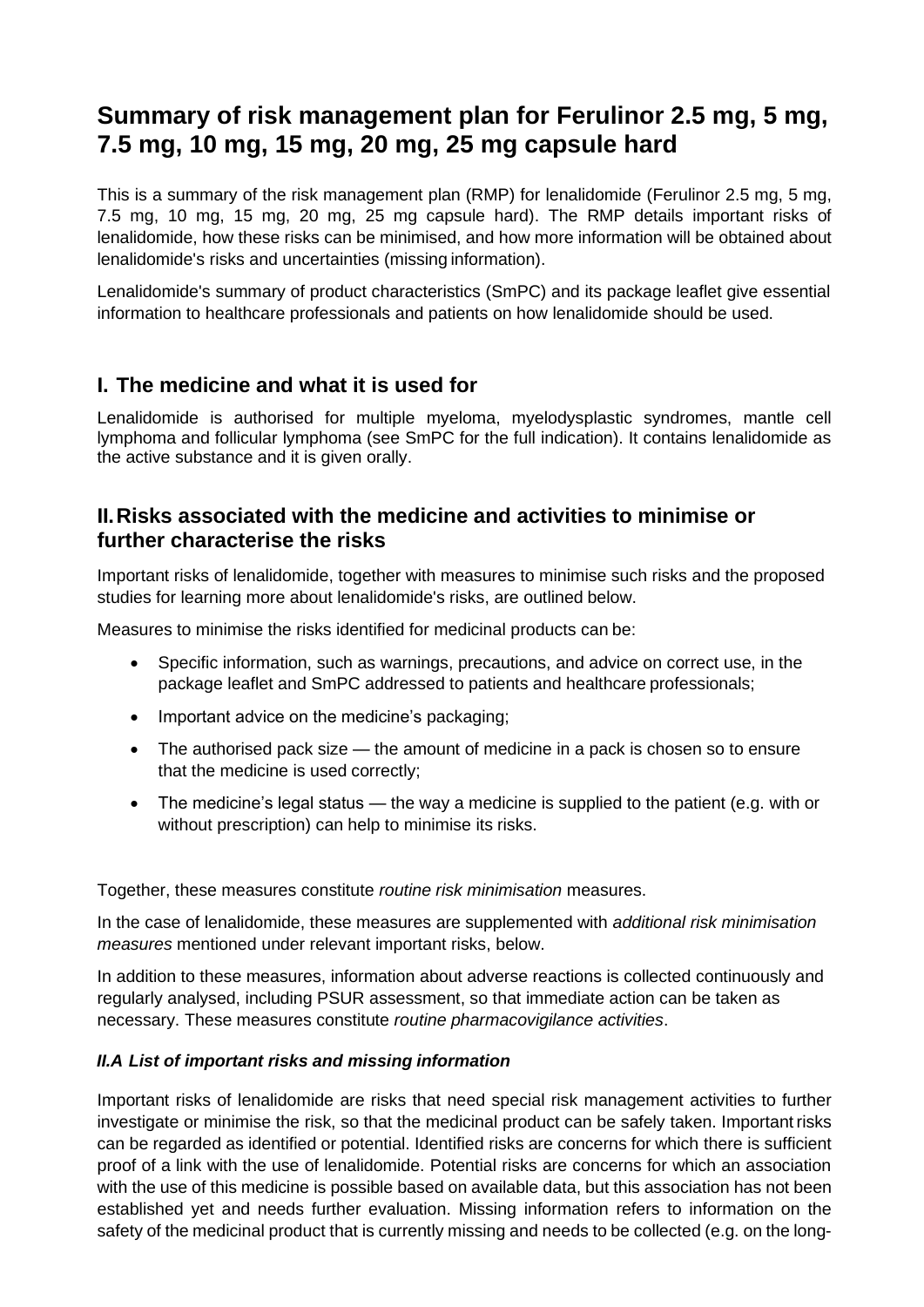term use of the medicine);

| List of important risks and missing information |                                                                                                                                                                            |  |
|-------------------------------------------------|----------------------------------------------------------------------------------------------------------------------------------------------------------------------------|--|
| Important identified<br>risks                   | Teratogenicity<br>Serious infection due to neutropenia<br>SPM (Second primary malignancies)<br><b>Important Identified Risk Related to Indication/Target</b><br>Population |  |
|                                                 | For MCL (mantle cell lymphoma) and FL (follicular<br>lymphoma): TFR (Tumor Flare Reaction)                                                                                 |  |
| List of important risks and missing information |                                                                                                                                                                            |  |
| Important potential risks                       | Cardiac failure<br>Cardiac arrhythmias<br>Ischaemic<br>heart<br>disease<br>(including<br>myocardial<br>infarction)<br>Off-label use                                        |  |
| Missing information                             | <b>None</b><br>٠                                                                                                                                                           |  |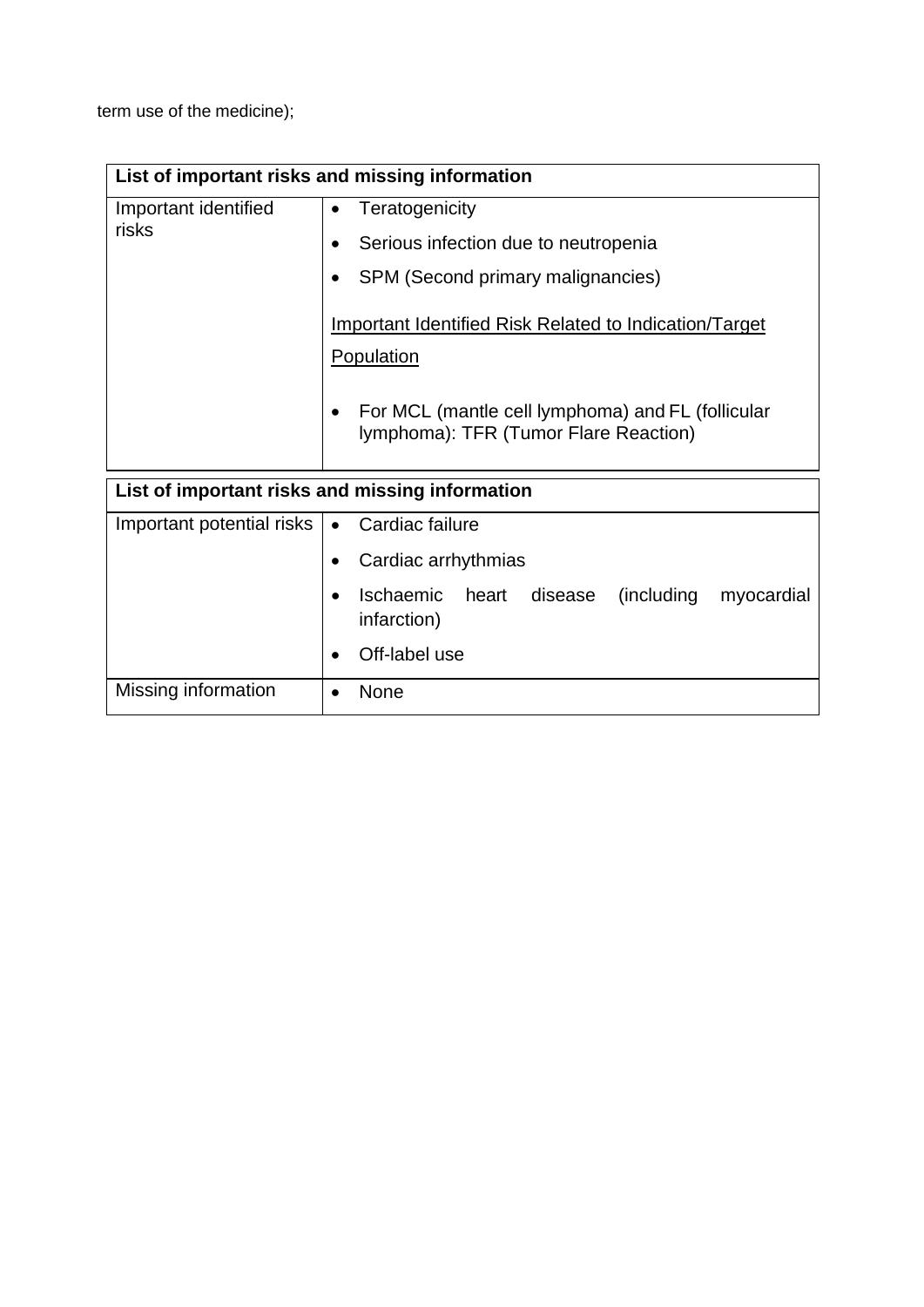## *II.B Summary of important risks*

| <b>Important identified risk: Teratogenicity</b> |                                                                                                                                                               |  |
|--------------------------------------------------|---------------------------------------------------------------------------------------------------------------------------------------------------------------|--|
| <b>Risk minimisation measures</b>                | Routine risk minimisation measures                                                                                                                            |  |
|                                                  | Covered under the following section of SmPC:                                                                                                                  |  |
|                                                  | Section 4.3 of SmPC: contraindicated in pregnant<br>women and in women of childbearing potential unless<br>all the conditions of the lenalidomide PPP are met |  |
|                                                  | Section 4.4 of SmPC: warnings and precautions for use                                                                                                         |  |
|                                                  | - Criteria for women of non-childbearing potential                                                                                                            |  |
|                                                  | - Counselling                                                                                                                                                 |  |
|                                                  | - Contraception                                                                                                                                               |  |
|                                                  | - Pregnancy testing                                                                                                                                           |  |
|                                                  | - Precautions for men                                                                                                                                         |  |
|                                                  | - Additional precautions                                                                                                                                      |  |
|                                                  | - Reference to educational materials, prescribing and<br>dispensing restrictions.                                                                             |  |
|                                                  | Section 4.6 of SmPC: fertility, pregnancy and lactation.                                                                                                      |  |
|                                                  | Sections 4.8 and 5.3 of SmPC: the potential teratogenic<br>effects of lenalidomide are highlighted.                                                           |  |
|                                                  | Advice to patients in PL.                                                                                                                                     |  |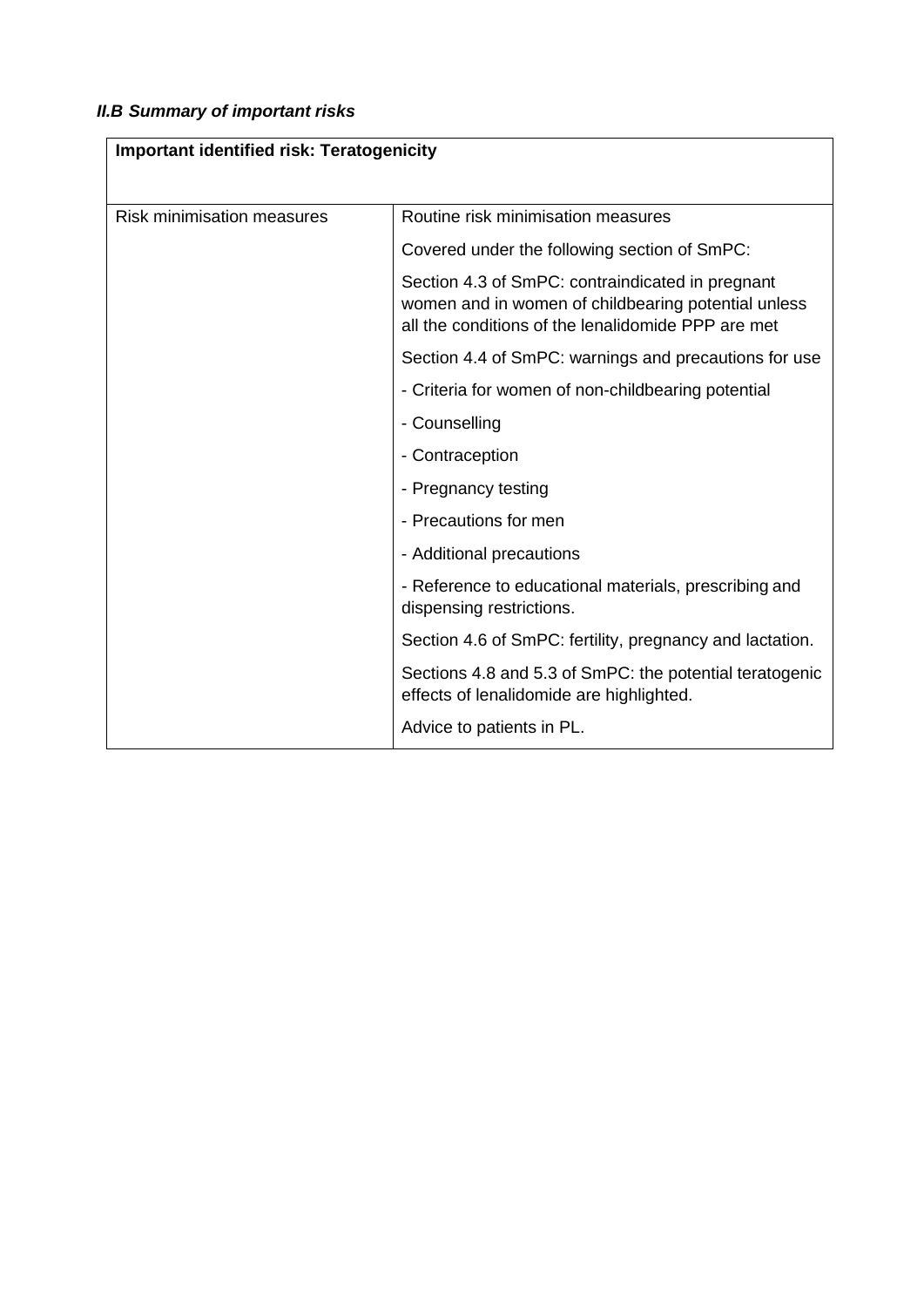| <b>Important identified risk: Teratogenicity</b> |                                                                                                                                                                                                                                                 |  |
|--------------------------------------------------|-------------------------------------------------------------------------------------------------------------------------------------------------------------------------------------------------------------------------------------------------|--|
|                                                  |                                                                                                                                                                                                                                                 |  |
|                                                  | Other routine risk minimisation measures<br>Prescription only medicine                                                                                                                                                                          |  |
|                                                  | <b>Additional risk minimisation measure(s)</b>                                                                                                                                                                                                  |  |
|                                                  | Main Additional Risk Minimisation Measures:                                                                                                                                                                                                     |  |
|                                                  | • Educational Programme for HCPs (physicians and<br>pharmacists) and patients                                                                                                                                                                   |  |
|                                                  | • Therapy management                                                                                                                                                                                                                            |  |
|                                                  | · Prescribing controls                                                                                                                                                                                                                          |  |
|                                                  | • Dispensing controls                                                                                                                                                                                                                           |  |
|                                                  | • Assessment                                                                                                                                                                                                                                    |  |
|                                                  | <b>PPP (Pregnancy Prevention Programme)</b>                                                                                                                                                                                                     |  |
|                                                  | <b>Educational Programme: (HCP kit, Treatment algorithm,</b><br>pregnancy reporting form, patient card, patient brochure<br>and checklists)                                                                                                     |  |
|                                                  | $\triangleright$ Brochure for male patients                                                                                                                                                                                                     |  |
|                                                  | <b>Therapy management</b> (Criteria for determining women<br>of childbearing potential, Contraceptive measures and<br>pregnancy testing for women of childbearing potential,<br>Advice in SmPC & Package Leaflet, and educational<br>materials) |  |
|                                                  | <b>Patient Card</b> (to document childbearing status,<br>counselling and pregnancy testing)                                                                                                                                                     |  |
| Additional pharmacovigilance                     | Additional pharmacovigilance activities:                                                                                                                                                                                                        |  |
| activities                                       | In respect to pregnancy, a specific pregnancy report<br>form is provided with each HCP Kit to optimise data<br>collection and reporting of pregnancies.                                                                                         |  |
|                                                  |                                                                                                                                                                                                                                                 |  |